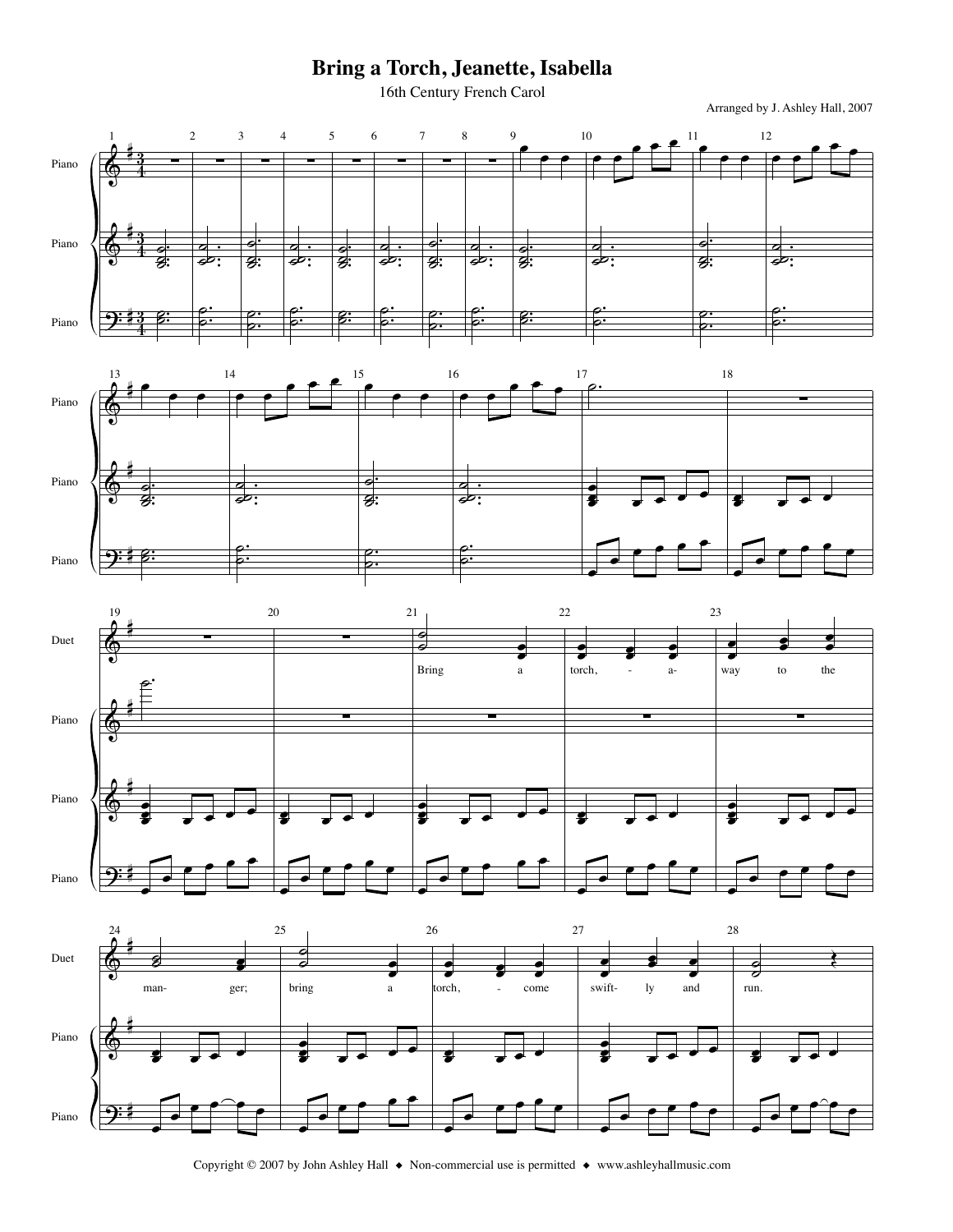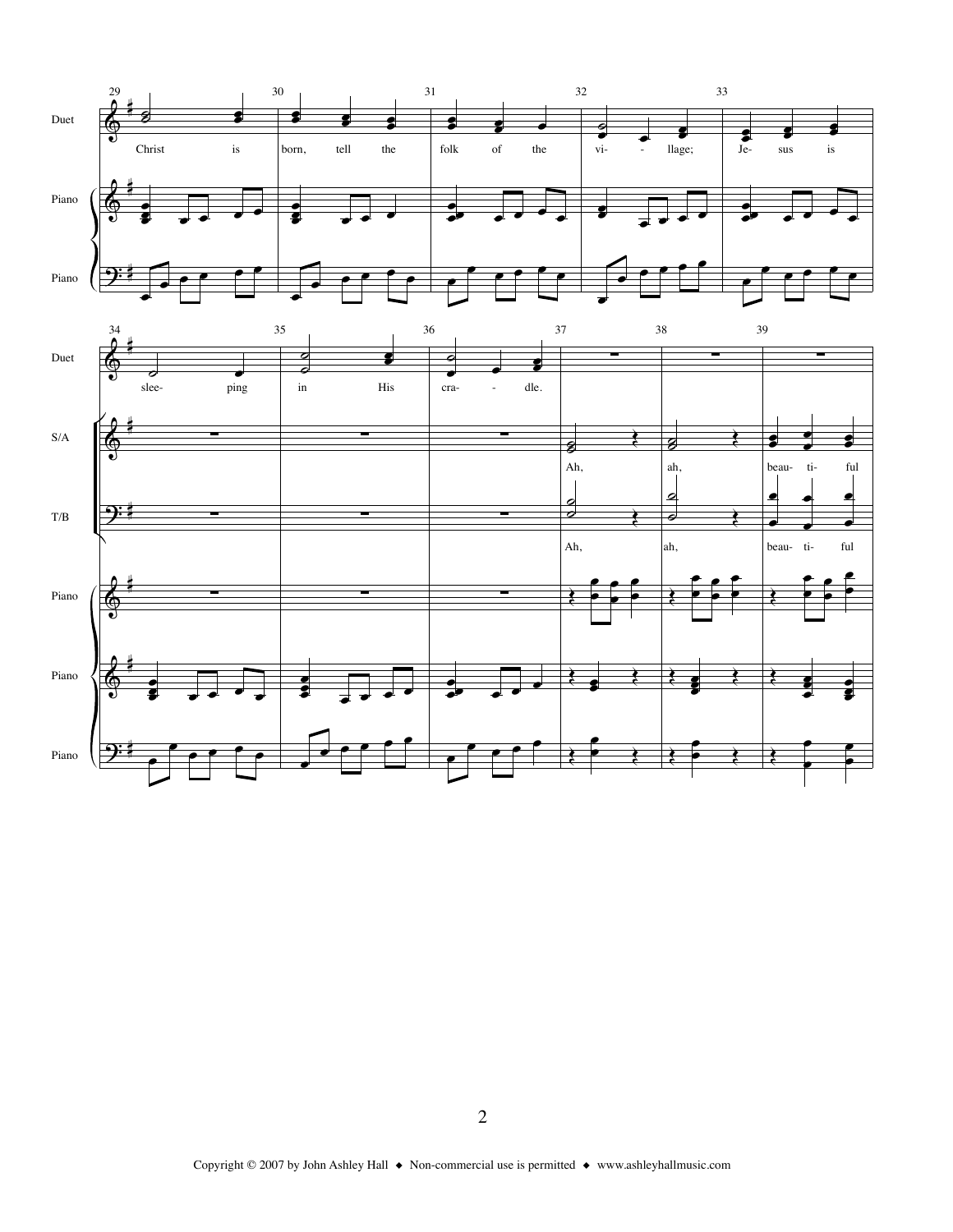

Piano

भृः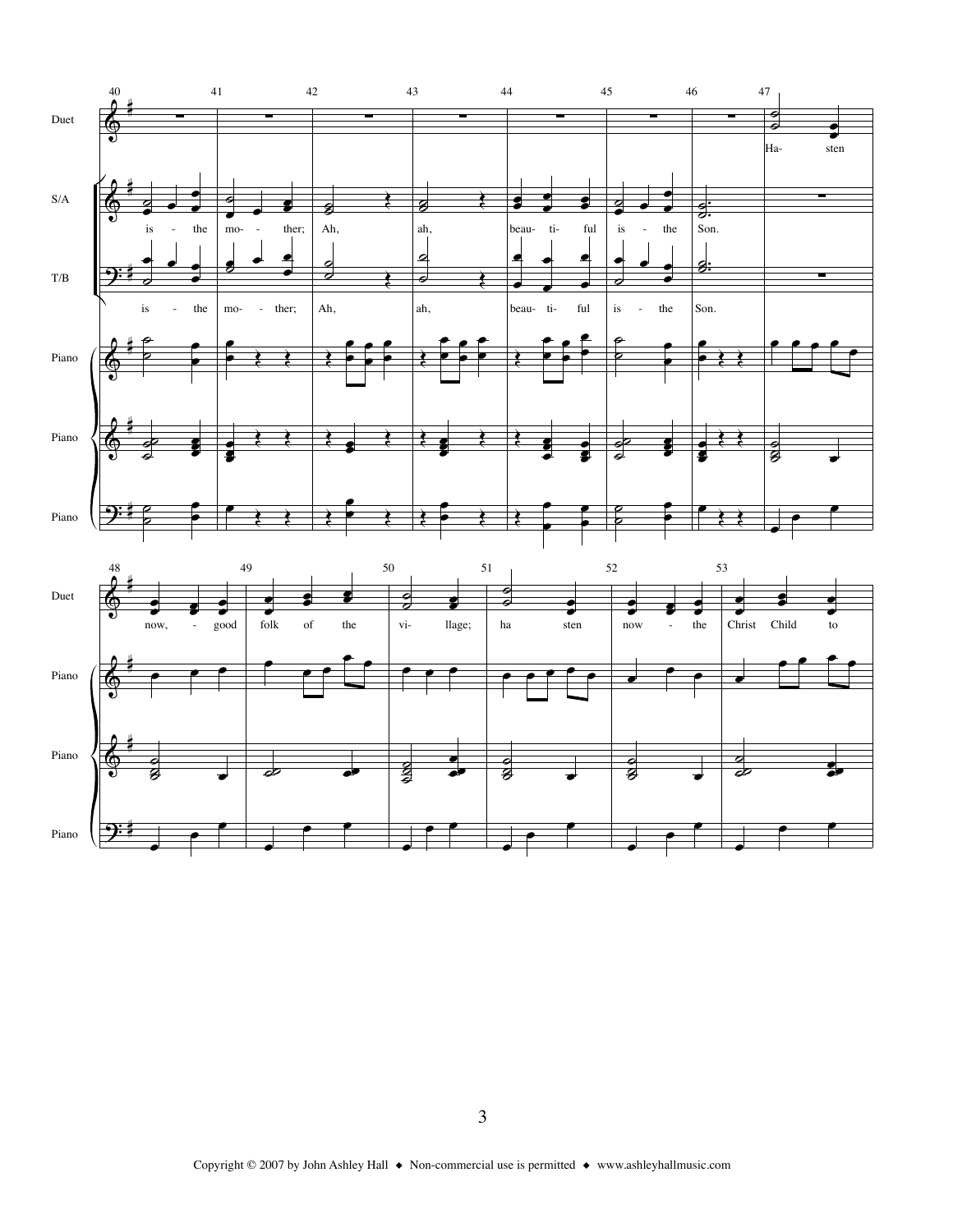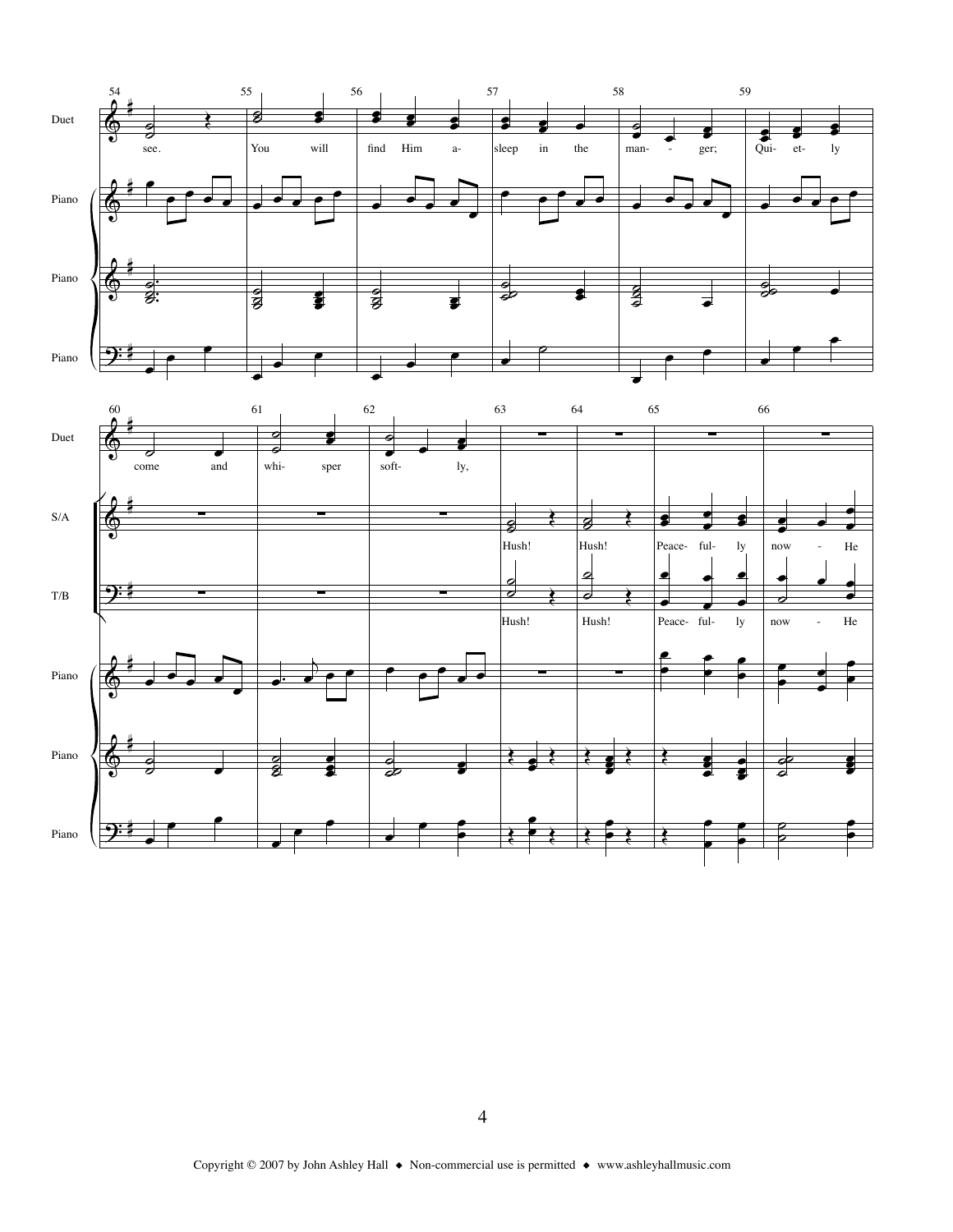

Copyright © 2007 by John Ashley Hall ♦ Non-commercial use is permitted ♦ www.ashleyhallmusic.com